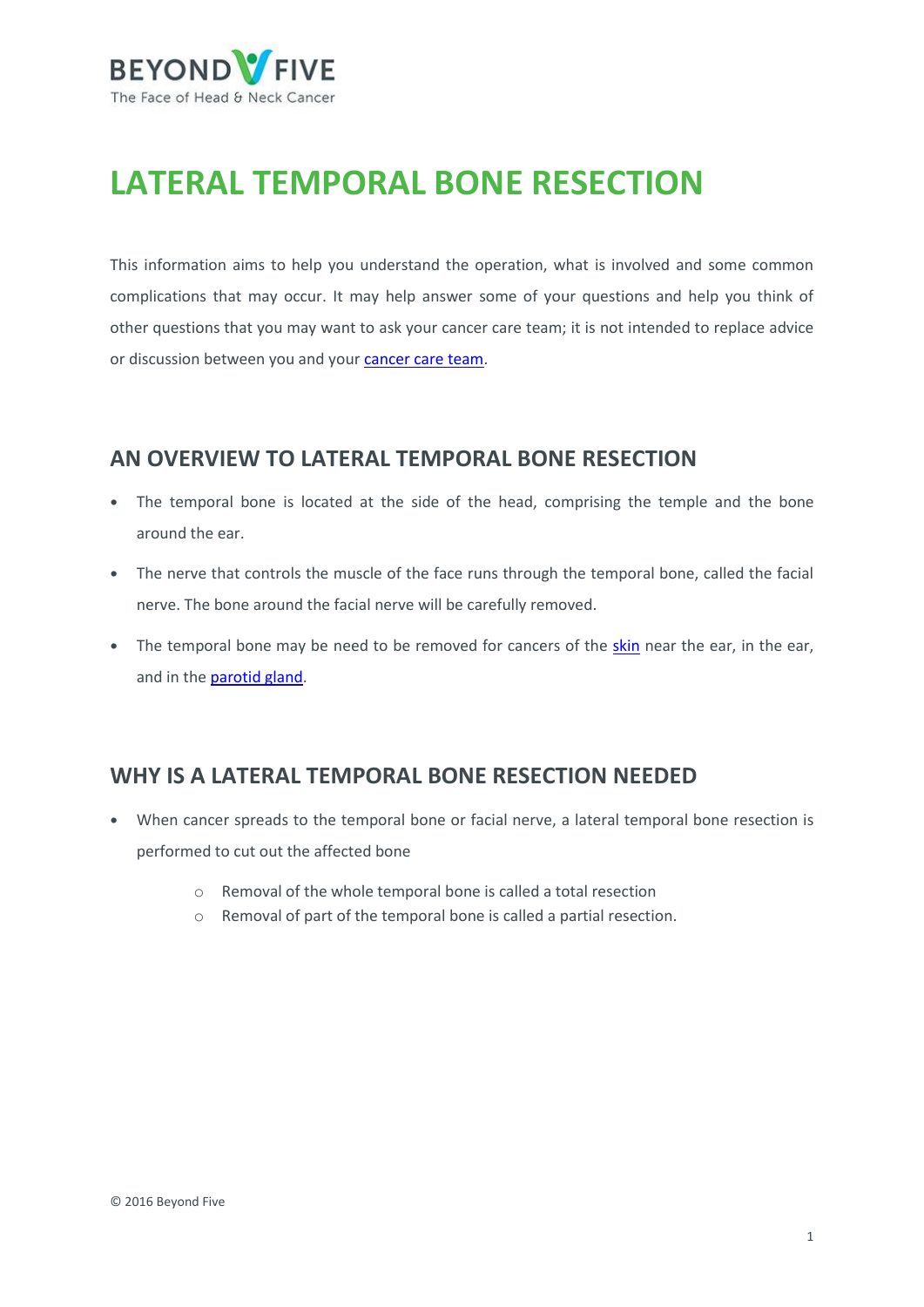

# **HOW TO PREPARE FOR THE OPERATION**

Before the operation:

- **•** You will need to fast (have nothing to eat or drink) 6 hours before your operation (unless advised differently by your surgeon or anaesthetist) because the operation is performed under a general anaesthetic (you will be asleep and will not remember what happens during the operation).
- **•** Your surgeon will explain the details of your operation. Be sure to bring up any questions or concerns, and share your needs and wishes with your cancer care team (see box).

**Possible questions that you may want to ask your cancer care team** 

- How will my hearing be affected?
- Is this temporary or permanent?
- Can my hearing be improved after the surgery?
- Will my balance be affected?
- How long will it take to recover?
- $\bullet$

Additional questions are listed at the end of this factsheet.

- **•** You should speak to your doctor about how to manage aspects of your lifestyle, such as smoking, drinking alcohol and chronic conditions (e.g. diabetes and obesity) that may increase the risk of complications.
	- **o** If you take blood thinning medication for a heart condition or blood clots (such as Warfarin, Plavix, Aspirin or Pradaxa), make sure your surgeon is aware. Some of these medications need to be stopped more than a week before the operation. Sometimes a short-acting blood thinner (such as Clexane) is used before and after the surgery.
- **•** Talk to your surgeon and [cancer care team](https://beyondfive.org.au/Diagnosis/The-cancer-care-team.aspx) about any likely side effects you can expect following the operation. Sometimes, a lateral temporal bone resection can cause hearing loss.

Visit th[e Beyond Five website](http://www.beyondfive.org.au/) for further information on the health professionals who may be part of your cancer care team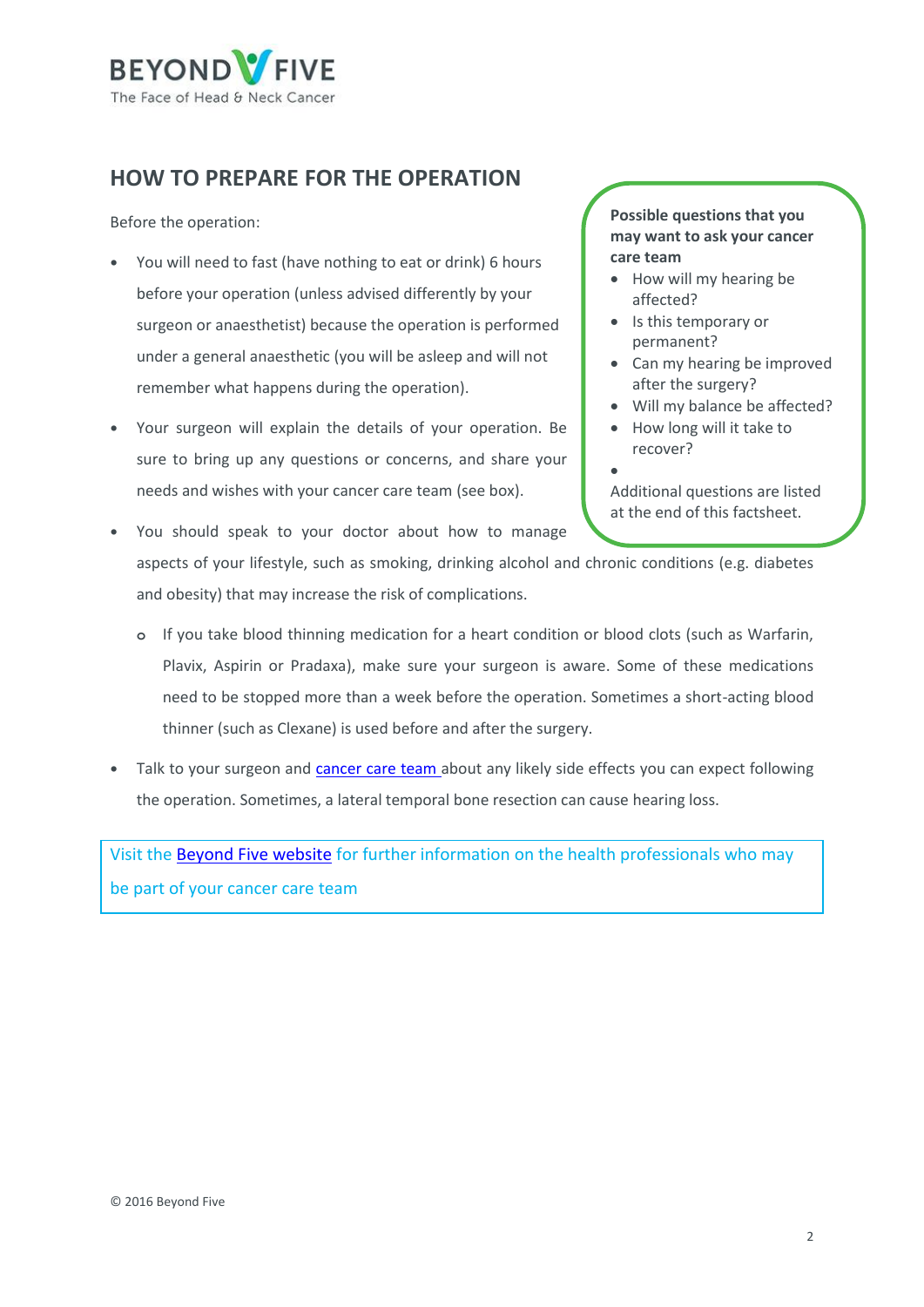

# **WHAT TO EXPECT DURING THE OPERATION**

- **•** A cut (incision) is made behind the ear and the bone is removed with a drill.
- **•** A nerve monitor may be used during the surgery to help the surgeon protect the facial nerve. This involves placing small needles around the mouth and eye while you are asleep.
- **•** A lateral temporal bone resection may be conducted at the same time as another type of surgery, such as removal of a skin cancer, a [parotidectomy](/getmedia/15779d59-ecd2-488a-8119-4fd0c3216e5b/Beyond-Five-Parotidectomy-FINAL-PDF-191016.aspx) and/or a dissection of the lymph nodes in the [neck.](/getmedia/0ea227ff-28df-4683-a084-712ce60adac7/Beyond-Five-Neck-Dissection-FINAL-PDF-171016.aspx)
- **•** During the lateral temporal bone resection, the affected area of bone is cut out by the surgeon. This usually means that the ear drum and bones of hearing will be removed and the ear canal will usually be closed off with tissue. Sometimes the hollow created following removal of the cancerous tissue can be filled with fat or other reconstructive tissue from other parts of your body.

# **WHAT TO EXPECT AFTER THE OPERATION**

- **•** After the operation, once you are fully awake, you will be moved to a bed in the hospital or intensive care unit and will be closely monitored during your recovery.
- **•** You will have a surgical drain to clear excess fluid and blood from the site of the operation. These will be removed before you go home.
- **•** You will have a drip in your arm to give you fluid until you are able to drink.
- **•** Your anaesthetist and surgical team will give you medicine to help control any pain and nausea after the operation.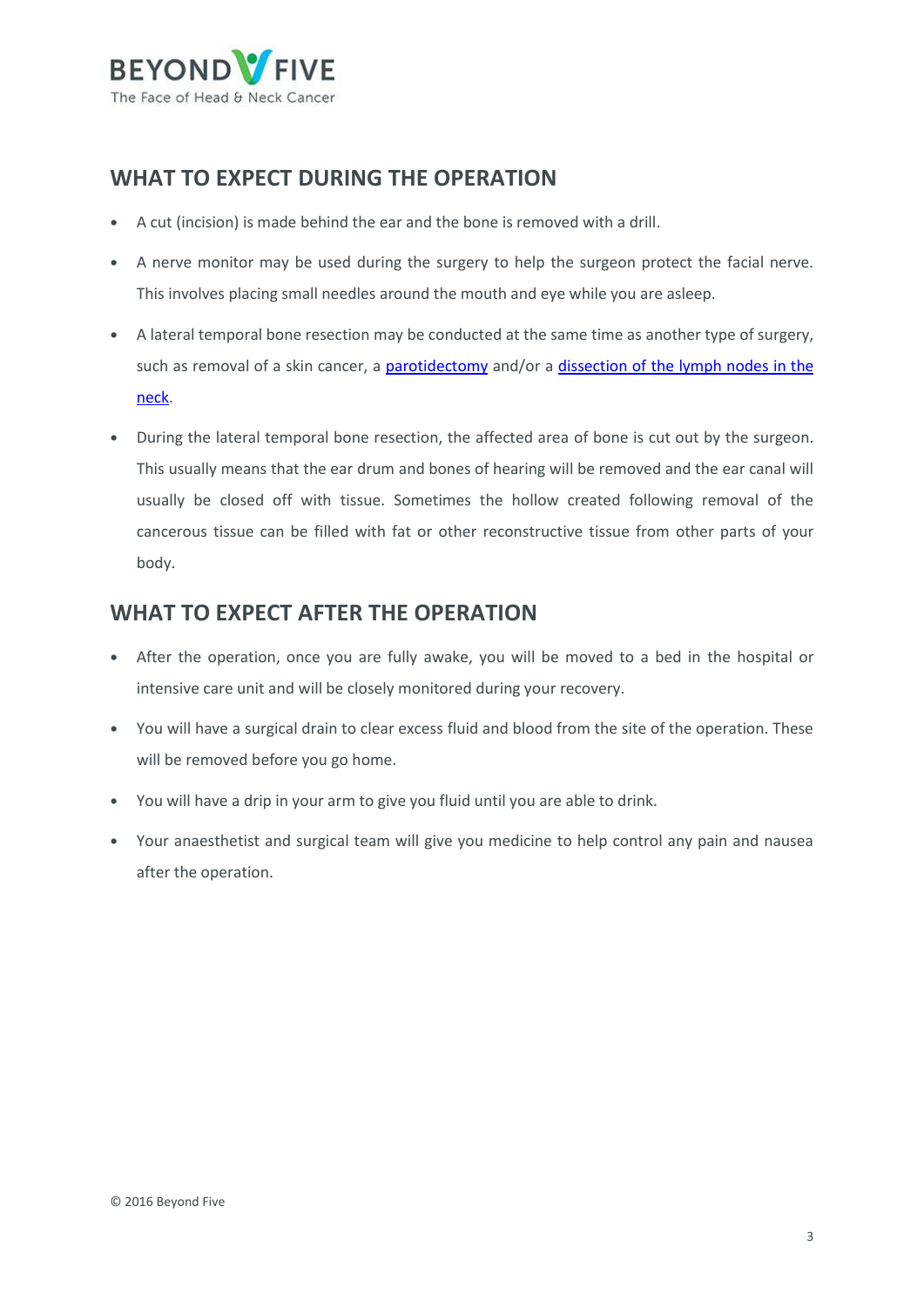

### **POSSIBLE RISKS OF LATERAL TEMPORAL BONE RESECTION**

All operations carry some risks such as blood clots, wound infections, bleeding, chest infection, adverse reactions to anaesthetic, and other complications. These risks will be explained by your cancer specialist and anaesthetist.

Your doctor will explain details of the operation, general risks and side effects of the operation, they may recommend:

- stopping blood thinners (e.g. aspirin) before surgery to reduce the risk of bleeding
- a blood thinner (called heparin) may be injected before and after surgery to reduce the risk of blood clots
- antibiotics to reduce to risk of wound infection
- early mobilisation to reduce the risk of blood clots and chest infection
- special stockings to reduce the risk of blood clots.

#### **Risks specific to this operation include:**

- **• Hearing loss:** Since the ear drum and hearing bones are removed in the operation, there will be some loss of hearing in that ear; this maybe partial or total. It will be necessary to test your hearing before surgery.
- **• Tinnitus:** This is when there is an awareness of noise that is not present externally. Tinnitus or ringing in the ear is possible with hearing loss or other ear surgery, but does not happen in all cases. This can be bothersome to some patients but is not harmful.
- **• Vertigo:** This is the sensation of movement, like the room is spinning, making it difficult to keep your balance. This may occur rarely in partial temporal bone resection, but is more likely in total temporal bone resection. A physiotherapist can help with your imbalance.
- **• Facial weakness**: Weakness of the facial nerve may occur from a temporal bone resection or from parotid surgery and may be temporary or permanent. A facial nerve monitor is used in patients to prevent injury to this nerve; however, the facial nerve may be involved in the cancer and need to be removed.

You may already have weakness of the nerve before surgery from the cancer. If so, reconstructive surgery will be necessary and your surgeon will discuss these with you before surgery.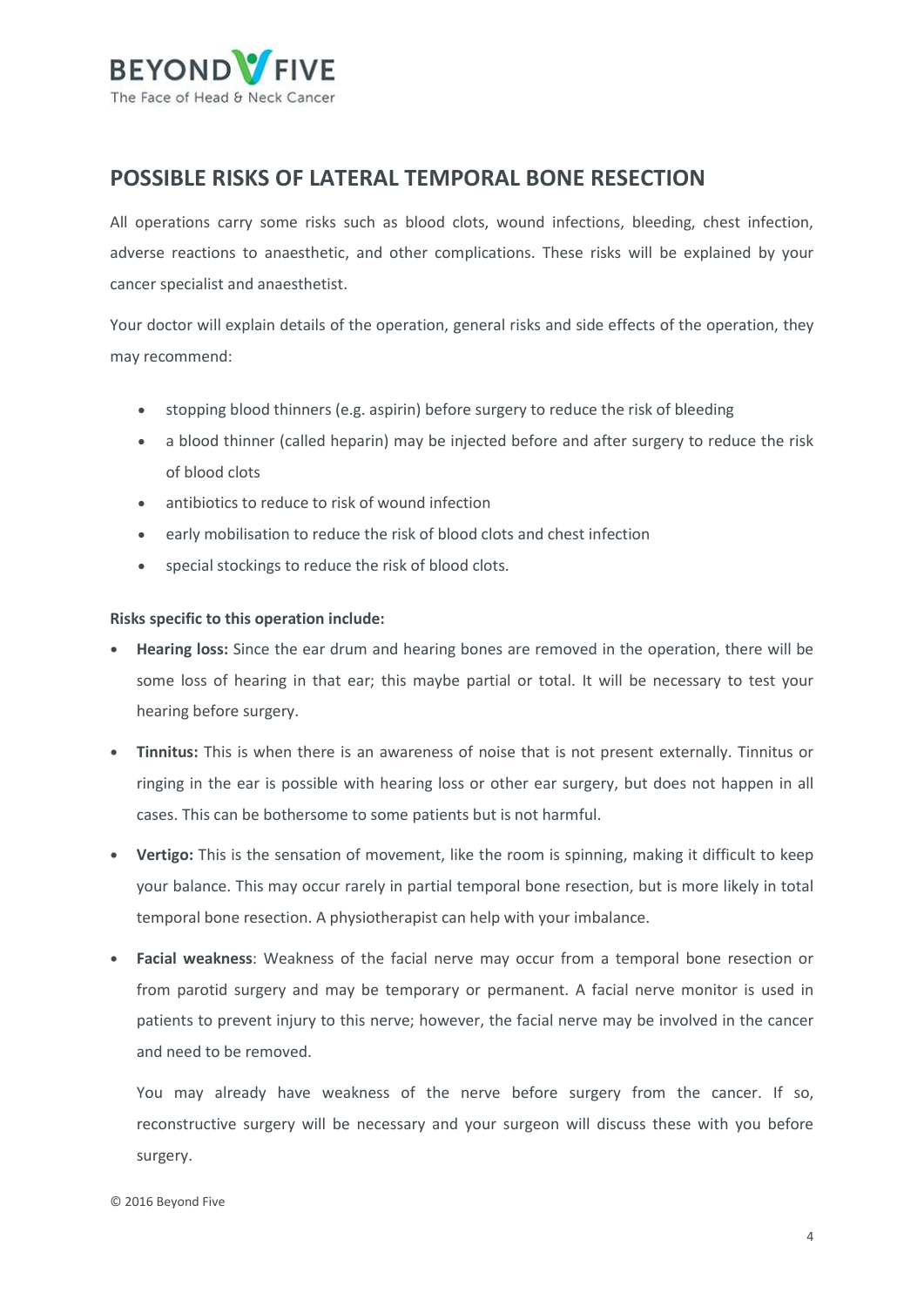

- **• Taste:** The nerve that sends messages to the brain about taste, called the chorda tympani nerve, runs through the temporal bone. In temporal bone resection, whether partial or total, the nerve is divided. Some patients experience no discomfort whilst others may experience a temporary taste disturbance which is rarely permanent.
- **• Pain on chewing:** This rarely occurs, but may be experienced in some patients as the jaw joint is located in front of the ear; it usually resolves with time.
- **• Infection and bleeding:** This is possible in any operation but measures are taken to avoid this.

### **SIDE EFFECTS AND THEIR MANAGEMENT**

As with all operations, there is a chance that lateral temporal bone resection may lead to a number of side effects. You may not experience all of the side effects. Speak with your doctor if you have any questions or concerns about treatment side effects.

Side effects common for lateral temporal bone resection may include:

- **• Facial weakness:** Depending on where your cancer is located and how extensive it is, there may or may not be problems with the muscles on that side of the face. This could especially impact the eye and mouth, and therefore, may cause ulcers to the cornea (part of the eye) or problems with speaking and eating. Your surgeon may plan to do some reconstructive procedures to counter these side effects. However, if the cancer does not involve the nerve, it is rare to get facial weakness from a partial temporal bone resection alone.
- **• Hearing loss:** Following surgery, your hearing on the same side may be affected. If the ear canal is closed off, you will not be able to wear a conventional hearing aid on that side. However, after the cancer has been treated, you may discuss your options with an ear, nose throat (ENT) surgeon specialising in hearing loss about options to restore the hearing. There are solutions available such as implantable hearing aids, but since the priority is to treat your cancer first, hearing restoration can be addressed at a later stage.
- **• Taste disturbance:** This is usually temporary, but if your work or lifestyle requires a high function of taste (e.g. you are a cook or wine maker) you should discuss your concerns with your doctor.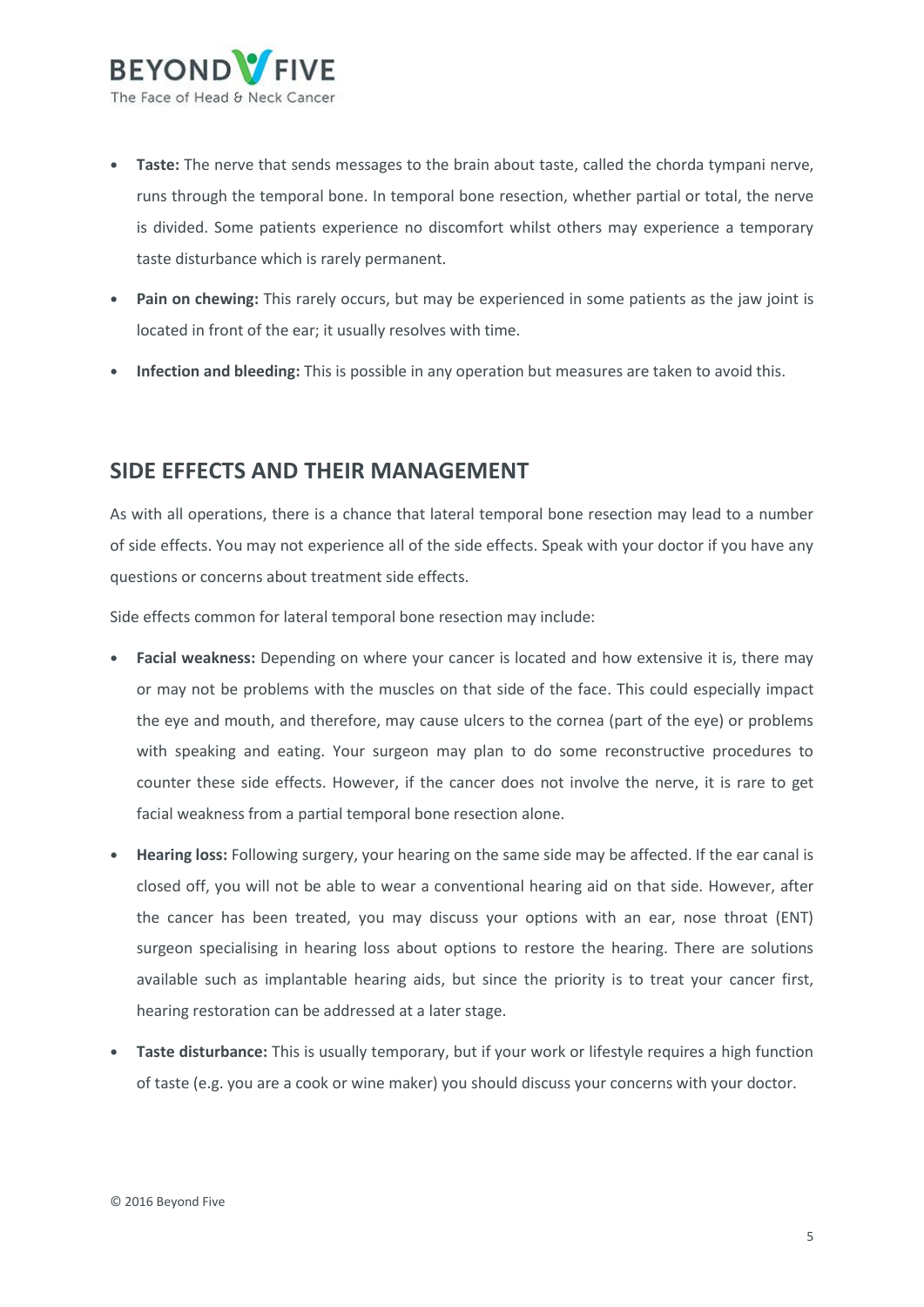

- **• Vertigo or tinnitus:** These risks are uncommon, vertigo generally resolves over a couple of weeks following surgery but can take up to 3 months. Recovery depends of the balance function of the other ear, your vision, how mobile you are, and if you have any disease in your joints and spine. You may get referred to a physiotherapist specialising in balance disorder if this was to occur.
- **• Pain:** Your anaesthetist will give you pain medicine during the operation to keep you comfortable when you wake up, and you may continue on pain medicines to ensure pain is under control. Ensure you take pain relief medications as prescribed by your doctor and speak to you cancer care team if the pain is not under control, gets worse of if the medication causes any side effects. You may want to download further information abou[t pain management,](/getmedia/0bdd4cf4-94b2-49e5-bc9a-3e38e694d9c4/Beyond-Five-Pain-management.aspx) which is available on the [Beyond Five website.](http://www.beyondfive.org.au/)

# **OTHER TREATMENT(S)**

- **•** Additional treatment(s) depend on the nature and extent of the cancer.
- **•** Since a lateral temporal bone resection is performed because cancer has spread into temporal bone, it is likely that the procedure is done alongside another surgery for head and neck cancer, such as a parotidectomy or neck dissection.
- **•** Head and neck cancers often require treatment with more than one form of therapy to reduce the risk of the cancer recurring. Many patients need radiation therapy after the operation, and sometimes, may also require chemotherapy. Your [cancer care team](https://www.beyondfive.org.au/Diagnosis/The-cancer-care-team.aspx) will be able to discuss the likelihood of needing further treatment before your operation.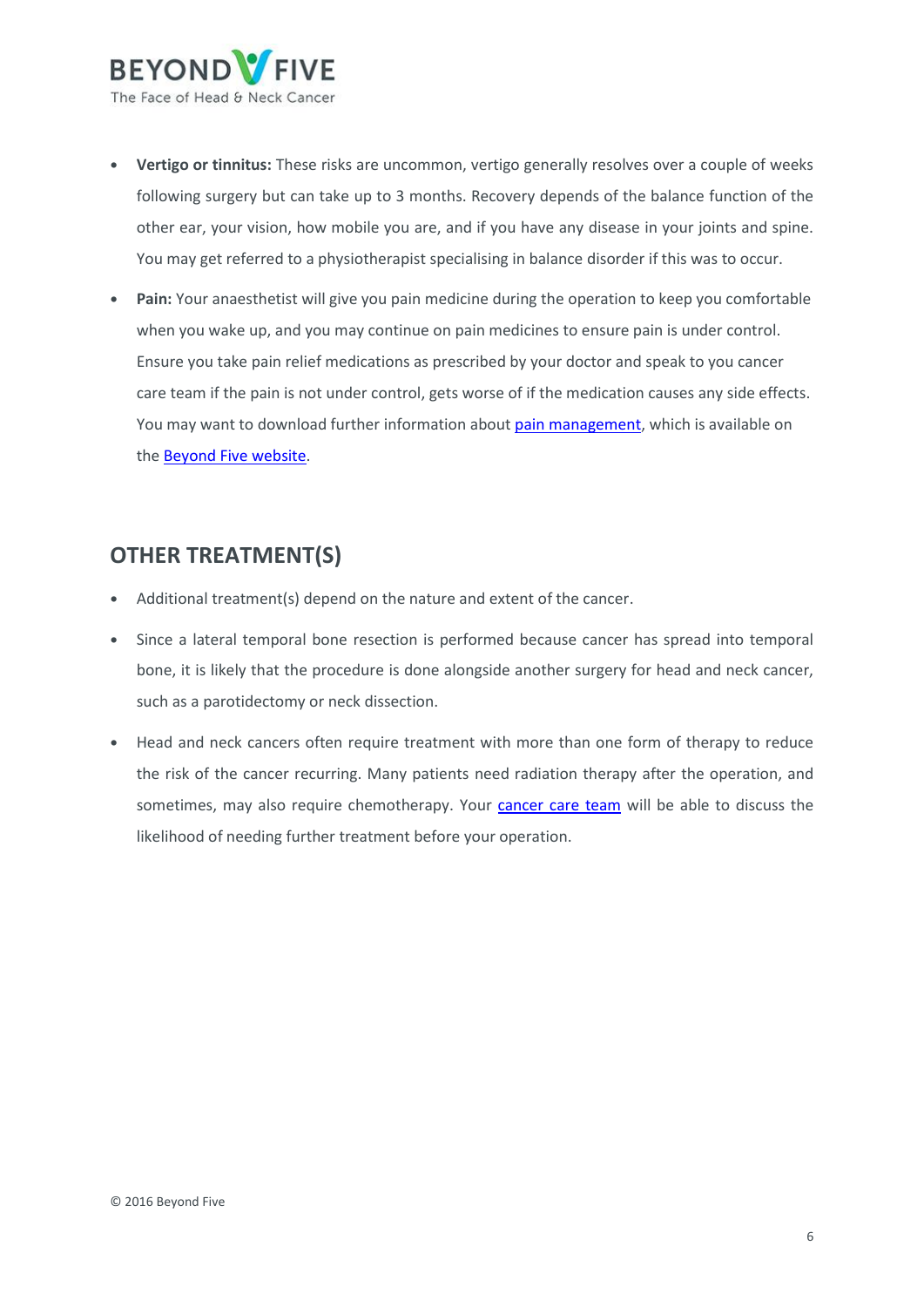

# **BEFORE GOING HOME**

- Any particular instructions for **wound care** or medications will be provided to you before you go home. You may want to download further information about wound care on the [Beyond Five](http://www.beyondfive.org.au/) [website.](http://www.beyondfive.org.au/)
- **•** Your doctor may prescribe pain medications to help relieve the pain following the operation. Ensure you take the pain relief medications as prescribed by your doctor and speak to your cancer care team if the pain is not under control, gets worse or if the medication causes any side effects.
- **•** You will be assessed by the team involved in your care before you go home and follow-up will be arranged with your surgeon and GP.
- **•** Follow-up may also be arranged with any other allied health professionals that may assist you with supportive care.
- **•** Your recovery at home may vary and you should allow time for your body to recover and heal. Regular follow-up helps to assess your progress.

# **FOLLOW-UP CARE**

- **•** After your operation, you will continue to have regular follow-up visits with your specialist doctor and cancer care team. Most patients with head and neck cancer will be monitored for five years after surgery, sometimes more.
- **•** Any additional reconstruction, cosmetic procedures or treatments that you may need are planned after discharge. This enables time for you to recover from the initial operation, get results of the pathology that examined the tissue removed at the operation, and make the arrangements for any additional treatment or next steps.

For further information about the operation for cancer and what to expect, you can also refer to Understanding Surgery: a [guide for people with cancer, their families and friends.](http://www.cancer.org.au/content/about_cancer/treatment/Understanding-Surgery_booklet_April_2016.pdf)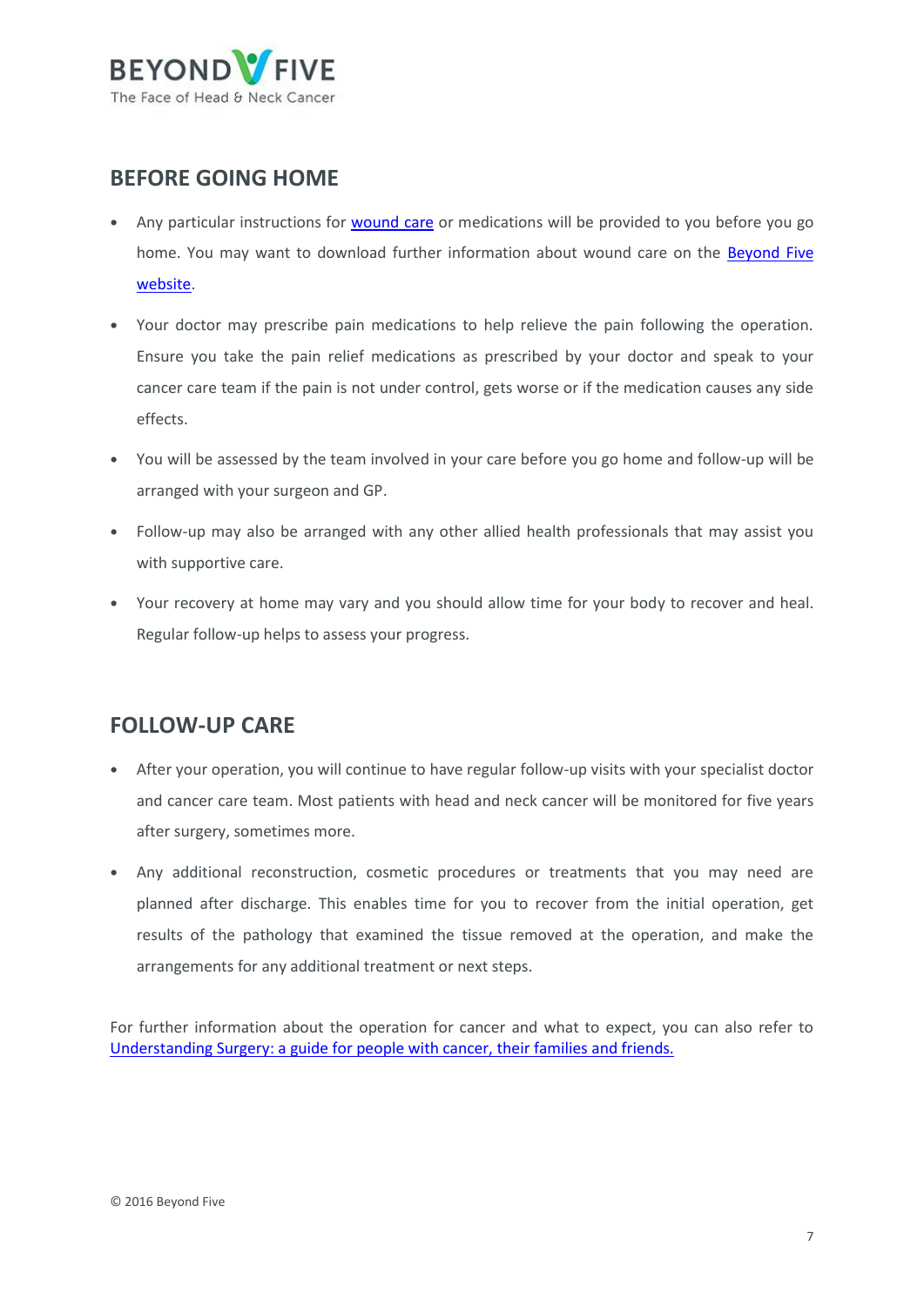

# **QUESTIONS TO ASK YOUR DOCTOR**

- **•** What type of cancer do I have? Where is it located?
- **•** What lifestyle changes (diet, exercise) do you recommend I make?
- **•** What are the chances that the surgery will cure the cancer?
- **•** What will happen if I don't have the resection?
- **•** How long will the operation take?
- **•** How long will I be in hospital and how long do I need off driving, work and exercise?
- **•** What are the possible side effects of treatment? How can they be prevented or controlled?
- **•** When will I get the pathology results?
- **•** Will I need any extra treatment?
- **•** What follow up tests will I need after the operation?
- **•** How much will the operation cost? Will my health insurance cover it?
- **•** Am I suitable for any clinical trials?
- **•** If I wanted to get a second opinion, can you provide all my medical details?